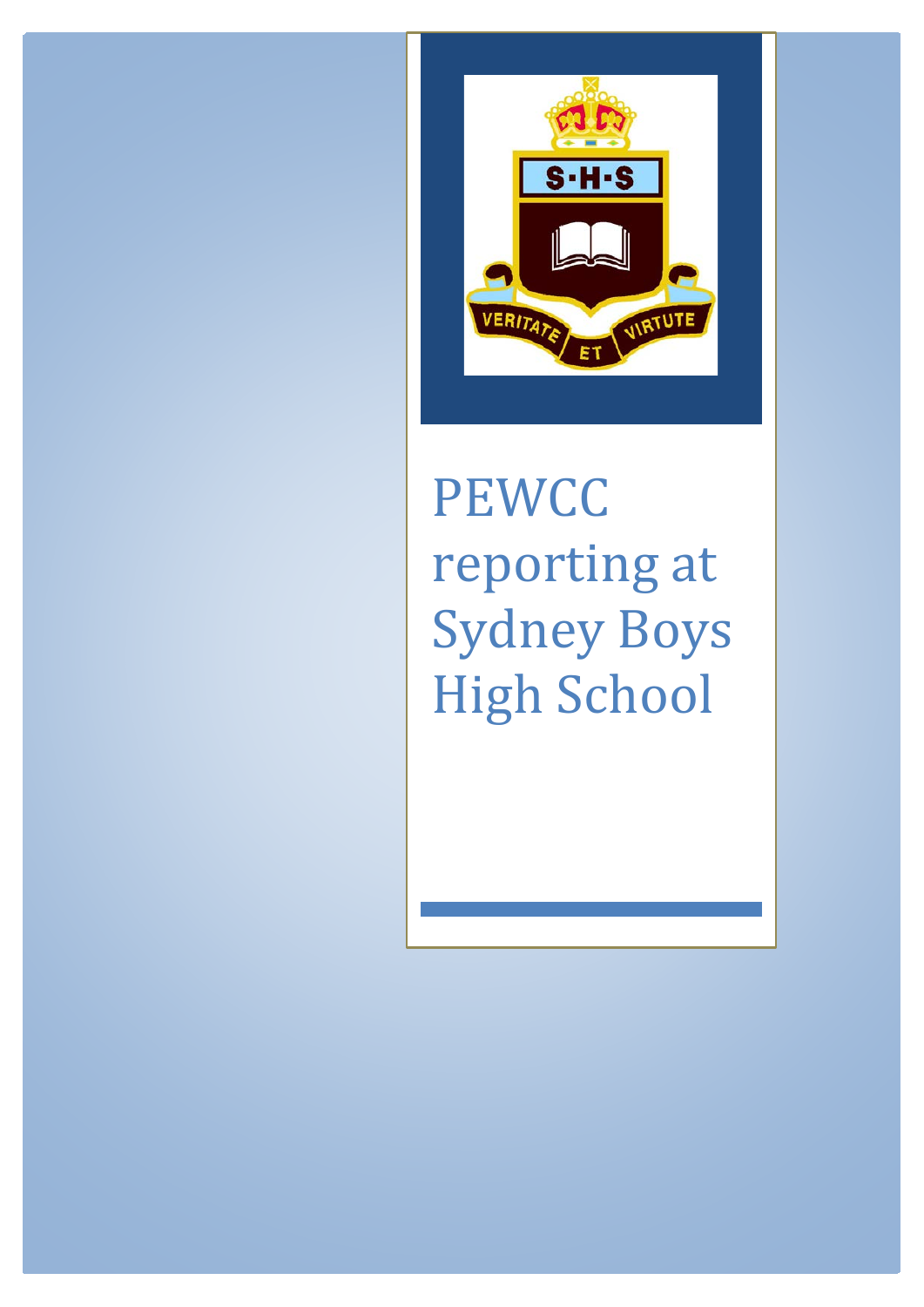# **Contents**

# <span id="page-1-0"></span>Standard comments for reporting on PEWCC skills

Rubric Comments - Problem Solving

- PS0: Does not reach the minimum standard
- PS1: Demonstrates the ability to apply a given skill to solve a particular problem
- PS2: Interprets and communicates the nature of the problem and applies a problem solving strategy
- PS3: Selects appropriate problem-solving strategies to engage with unfamiliar problems
- PS4: Evaluates critically a range of problem-solving strategies for credibility, authenticity and utility
- PSN/A: Not applicable for this subject

Rubric Comments – Evaluating

Developing an argument

- E01: Does not reach the minimum standard
- E11: Interprets the question requirements with basic, self-evident arguments and uses relevant vocabulary
- E21: Interprets the question requirements with some well-developed arguments and uses relevant vocabulary
- E31: Interprets the question requirements with sophisticated arguments and uses extensive vocabulary
- E41: Interprets the question requirements with insightful and differentiated arguments and uses extensive vocabulary
- E1N/A: Not applicable for this subject

#### Supporting an argument

- E02: Does not reach the minimum standard
- E12: Supports an argument with appropriate evidence
- E22: Justifies and supports an argument with detailed and accurate evidence
- E32: Justifies and supports an argument with detailed, accurate and insightful evidence
- E42: Justifies, supports and integrates insightful and apt evidence into a sophisticated argument
- E2N/A: Not applicable for this subject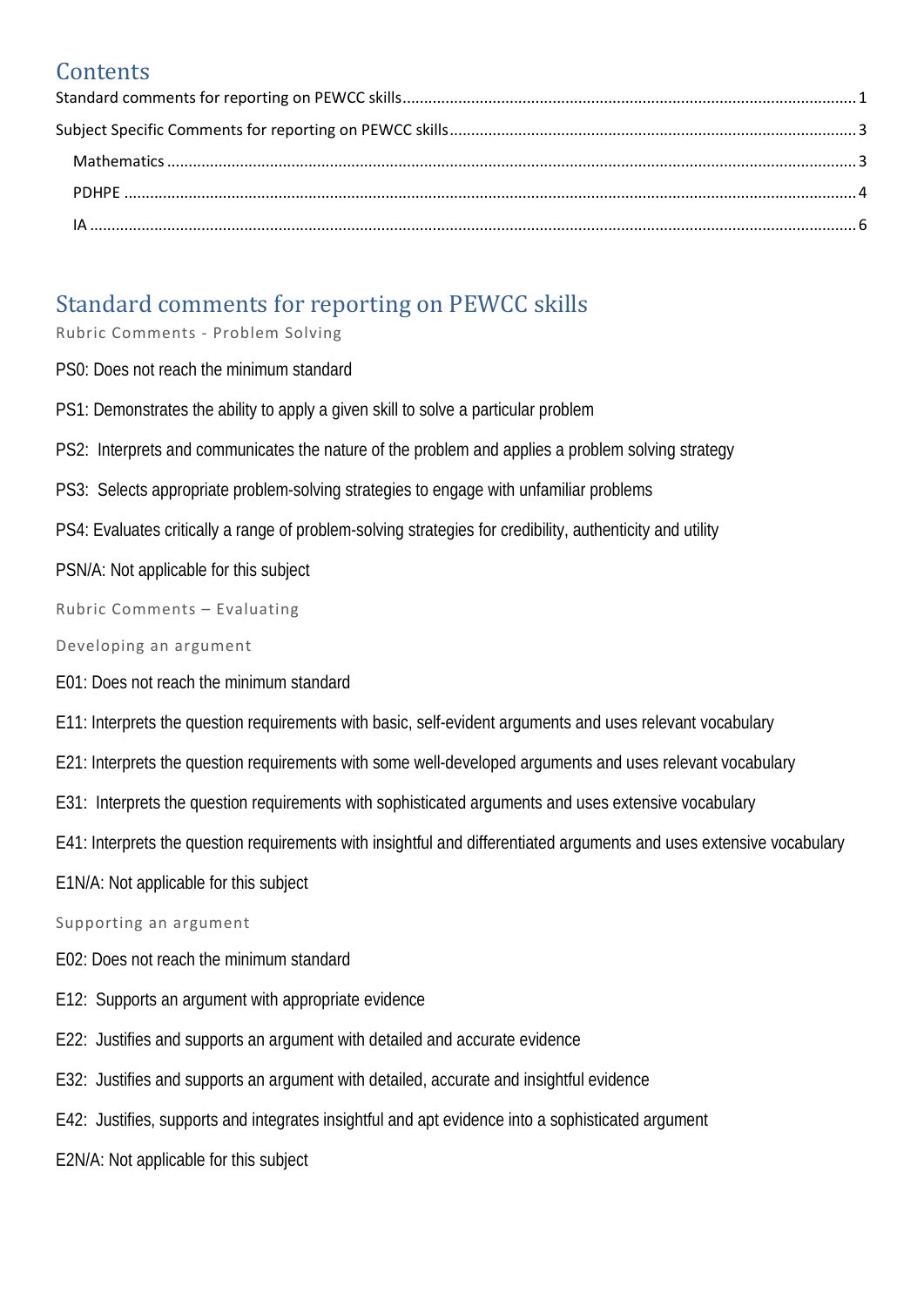Explaining an argument from different perspectives

E03: Does not reach the minimum standard

E13: Understands some relevant issues from a single viewpoint

E23: Demonstrates a detailed understanding of relevant issues from different perspectives

E33: Displays a comprehensive understanding of relevant issues from diverse perspectives

E43: Has a sophisticated understanding of relevant issues and offers a personal judgement

E3N/A: Not applicable for this subject

Rubric Comments – Working in teams

WT0: Does not reach the minimum standard

WT1: Participates in and contributes to group activities

WT2: Works collaboratively and understands his role in a group

WT3: Works collaboratively and takes initiative

WT4: Takes responsibility for his role in the group

N/A: Not applicable for this subject

Rubric Comments - Creativity and Innovation

CR0: Does not reach the minimum standard

CR2: Uses subject-specific information to create different texts or forms to suit a particular audience and purpose

CR1: Uses subject-specific information to create different texts or forms for an identified purpose

CR3 : Manipulates subject-specific information effectively to create different texts or forms for a particular purpose, context and audience

CR4: Strategically uses subject-specific information to create sophisticated texts or forms to cater to a particular audience, purpose and context

N/A: Not applicable for this subject

Rubric Comments - Communicating Ideas

CI0: Does not reach the minimum standard

CI1: Expresses opinions to others

CI2: Confidently expresses opinions to others and identifies alternative viewpoints

CI3: Convincingly expresses a point of view in a specific context

CI4: Convincingly expresses points of view on complex issues

CIN/A: Not applicable for this subject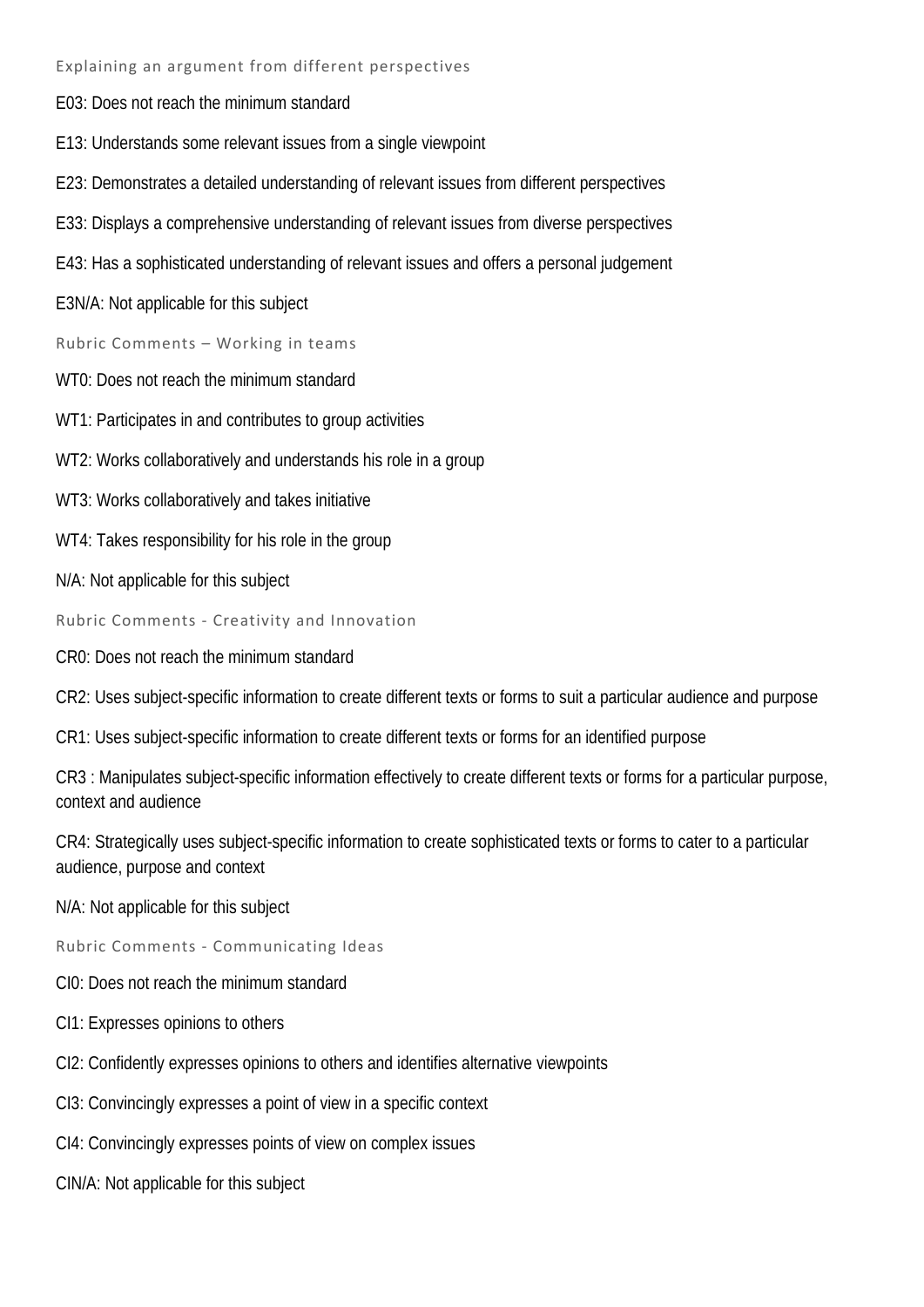# <span id="page-3-0"></span>Subject Specific Comments for reporting on PEWCC skills

### <span id="page-3-1"></span>**Mathematics**

Rubric Comments - Problem Solving (P)

- PS0: Does not reach the minimum standard
- PS1: Demonstrates the ability to apply a given skill to solve a particular problem
- PS2: Interprets and communicates the nature of the problem and applies a problem solving strategy
- PS3: Selects appropriate problem-solving strategies to engage with unfamiliar problems
- PS4: Evaluates critically a range of problem-solving strategies for credibility, authenticity and utility.
- PSN: Not observed at the moment.

Rubric Comments – Evaluating (E)

#### *(i) Developing an argument*

E01: Does not reach the minimum standard

E11: Interprets the question requirements with basic, self-evident mathematical arguments using the language of Mathematics.

E21: Interprets the question requirements with some well-developed mathematical arguments using the language of Mathematics.

E31: Interprets the question requirements with sophisticated arguments using the language of Mathematics.

E41: Interprets the question requirements with insightful and differentiated arguments using the language of Mathematics.

- E1N: Not observed at the moment.
- *(ii) Supporting an argument*
- E02: Does not reach the minimum standard
- E12: Supports a mathematical argument with appropriate reasoning.
- E22: Justifies and supports a mathematical argument with detailed and accurate reasoning.
- E32: Justifies and supports a mathematical argument with detailed, accurate and insightful reasoning.
- E42: Justifies, supports and integrates insightful and apt reasoning into a sophisticated mathematical argument.
- E2N: Not observed at the moment.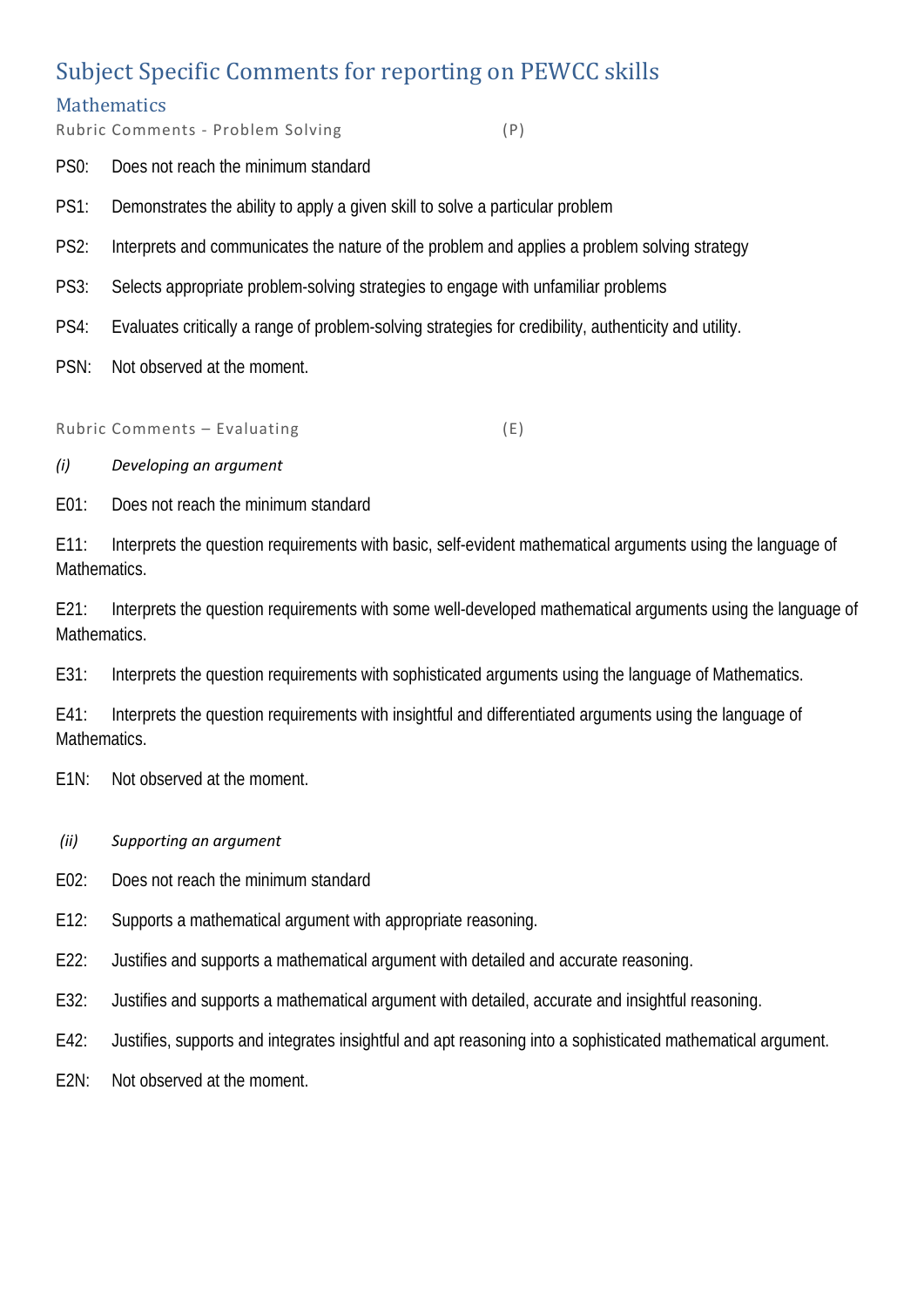Rubric Comments – Working in teams (W)

- WT0 Does not reach the minimum standard
- WT1: Participates in and makes a contribution to his group.
- WT2: Participates in and makes significant contributions to his group.
- WT3: Works collaboratively and takes initiative within his group.
- WT4: Works collaboratively, taking responsibility for how his group functions.
- WTN: Not observed at the moment.

Rubric Comments - Creativity and Innovation (Cr)

- CR0: Does not reach the minimum standard
- CR1: Aware that there can be different approaches to solve most particular problems.
- CR2: Able to adapt a given solution to a particular problem to solve an unseen problem.
- CR3: Able to generalise a particular solution to a particular problem to wider unseen problems.
- CR4: Consistently able to demonstrate different approaches to complex problems.
- CRN: Not observed at the moment.

Rubric Comments - Communicating Ideas (Co) CI0: Does not reach the minimum standard

- CI1: Can explain mathematical ideas and/or arguments.
- CI2: Confidently explains mathematical ideas and/or arguments and identifies alternative methods of solutions.
- CI3: Convincingly explains mathematical ideas and/or arguments.
- CI4: Convincingly explains mathematical ideas and/or arguments using a variety of methods.
- CIN: Not observed at the moment.

#### <span id="page-4-0"></span>PDHPE

Problem solving

- P0 Health in 2060 exposition did not meet the minimum standard
- P1 Health in 2060 exposition demonstrated a general ability to apply a given skill to solve a particular problem

P2 - Health in 2060 exposition interpreted and communicated the nature of the problem and applied a problem solving strategy

- P3 Health in 2060 exposition selected appropriate problem-solving strategies for specific health issues
- P4 Health in 2060 exposition critically evaluated a range of problem-solving strategies for specific health issues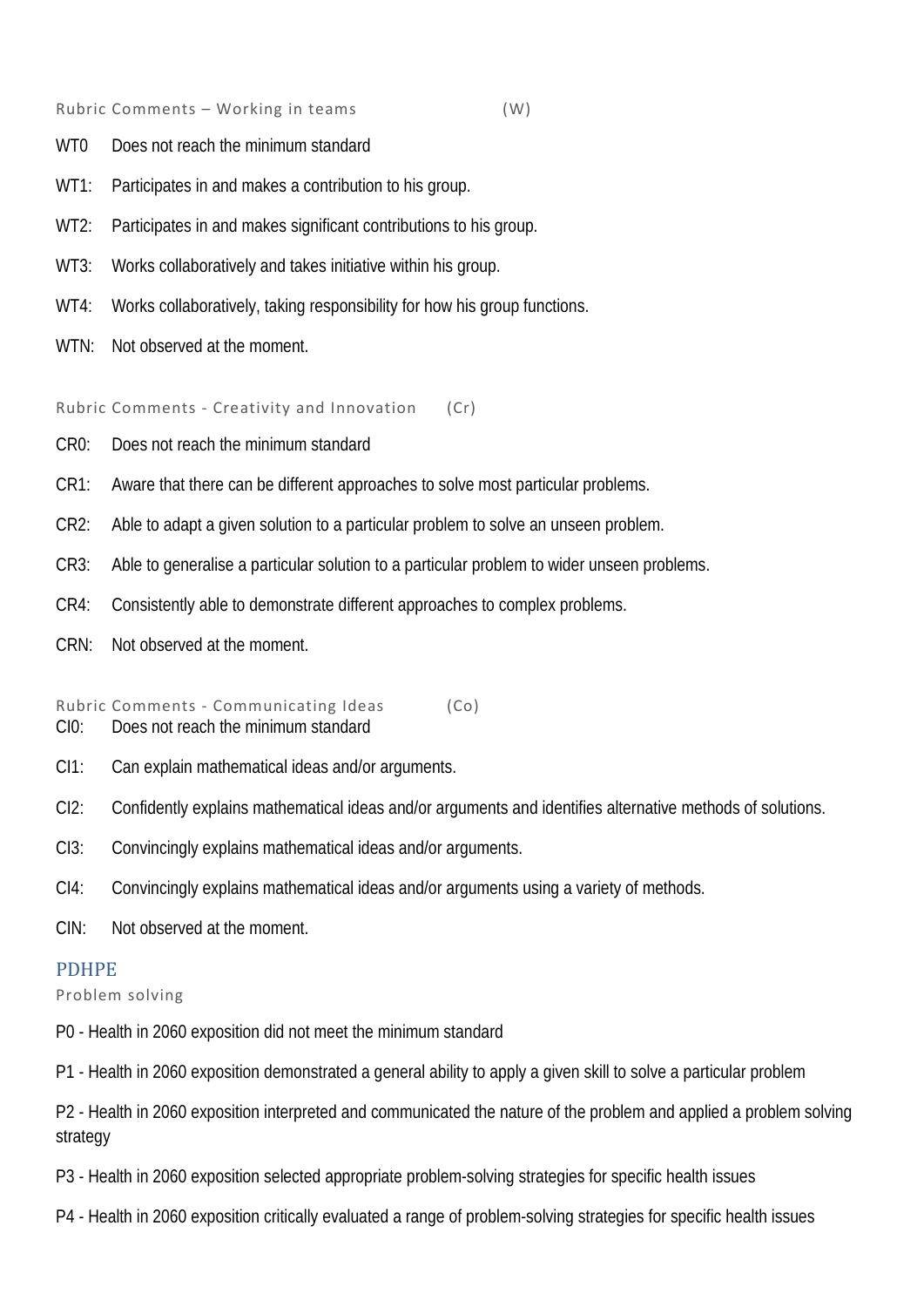#### Evaluating

- E0 Does not reach the minimum standard.
- E1 Interprets the premise "It's OK to be different?" with a basic argument and uses relevant vocabulary.
- E2 Interprets the premise "It's OK to be different?" with well-developed arguments and uses relevant vocabulary.
- E3 Interprets the premise "It's OK to be different?" with sophisticated arguments and uses extensive vocabulary.

E4 - Interprets the premise "It's OK to be different?" with insightful and differentiated arguments and uses extensive vocabulary.

Working in groups

- W0 Not exhibiting the expected standard for working in the group infomercial
- W1 Participates in and contributes to the group infomercial
- W2 Works collaboratively and understands his role in the group infomercial
- W<sub>3</sub> Works collaboratively and takes initiative in the group infomercial
- W4 Takes responsibility for his role in the group infomercial

Communicating ideas

- C0 LPA summary not exhibiting the expected standard
- C1 LPA summary expresses ideas from a simple point of view
- C2 LPA summary expresses ideas from several viewpoints
- C3 LPA summary confidently expresses several viewpoints in multiple contexts
- C4 LPA summary convincingly expresses points of view on complex issues

Creativity and Innovation

CR0 - Support network card did not reach the minimum standard

CR1 - Support network card used subject-specific information to create different texts or forms for the identified purpose

CR2 - Support network card used subject-specific information to create different texts or forms to suit a particular audience and purpose

CR03 - Support network card manipulated subject-specific information effectively to create different texts and forms for a particular audience, purpose and context

CR4 - Support network card strategically used subject-specific information to create sophisticated texts and forms to cater for a particular audience, purpose and context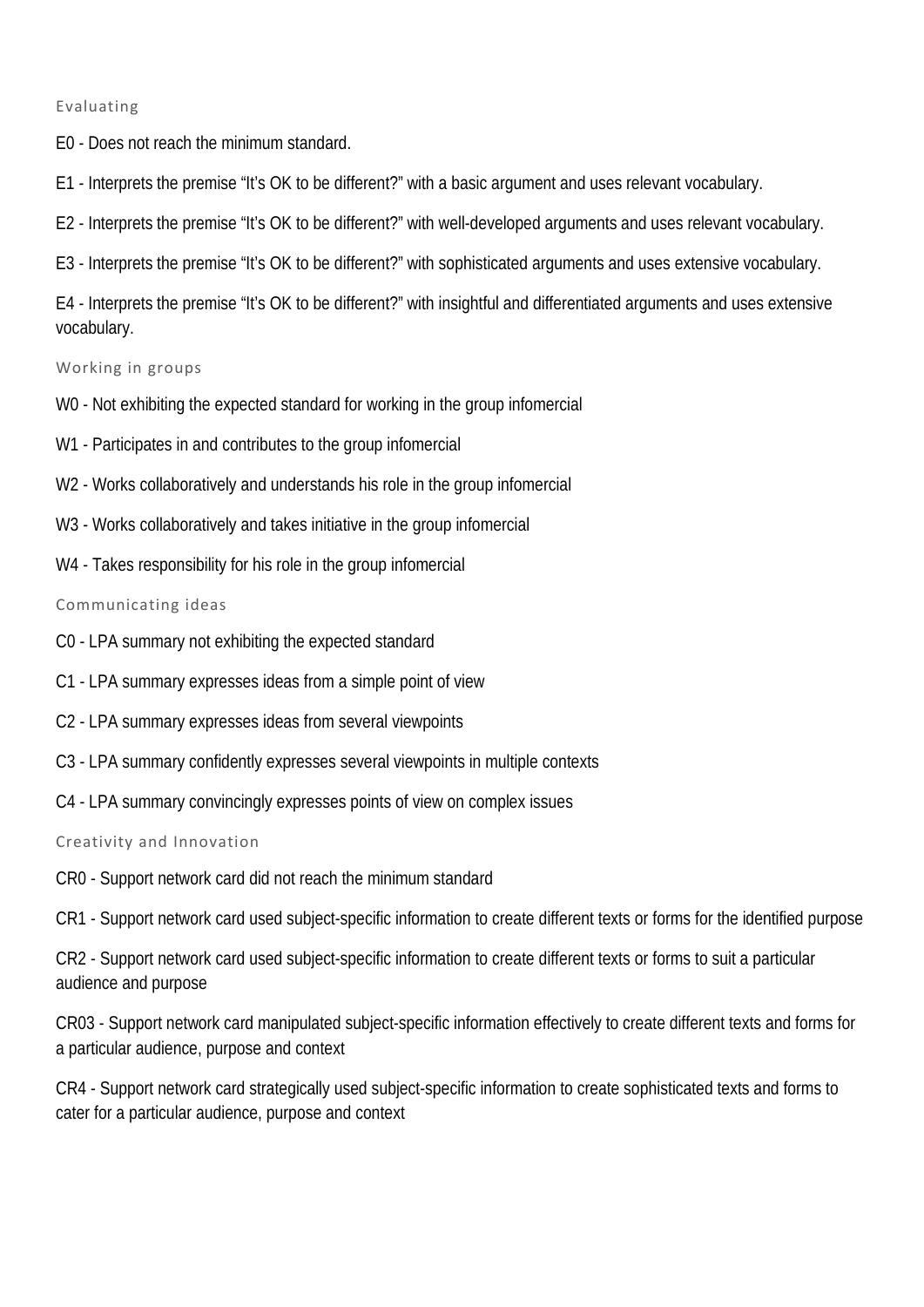#### <span id="page-6-0"></span>IA Problem Solving

P1 - Identifies some factors which influence design problem solving. Implements elementary design ideas / solutions with limited research and communicates ideas in a simple way.

P2 - Develops eloquent solutions for a range of design briefs, using appropriate design methodologies and related theory, and demonstrates a sound understanding of possible design problems.

P3 - Demonstrates sophisticated problem solving strategies and graphical skills to a range of challenging design briefs, using expertise in appropriate design and technology terminology, methods and conventions.

### Evaluating

E1 - Interprets the design brief requirements with limited analysis of the project's limitations.

E2 – Recognises and describes in detail, the design brief analysis, available tools and machinery reflecting the design brief limitations and documentation used to develop and communicate project design solutions.

E3 – Has a thorough understanding and uses appropriate development and project management techniques to analyse a design brief and to conduct an evaluation of the final product design.

E4 – Researches and evaluates from a variety of sources, successful and unsuccessful design and techniques, in constructing their solution to a given design brief.

#### Working in Teams

W1 – Has awareness of the need to listen and contribute to group discussions on the design process and is working towards this skill.

W<sub>2</sub> - Actively listens, interacts and engages with other peers in group activities, during discussions on good and bad design options of their project brief.

W3 – Thoroughly listens to the contributions of others and effectively leads discussion on a wide range of research methodologies and communication techniques for project design.

#### Creativity

CR1 - Develops ideas for designing some limited aspects of their own projects, with the supplied design theory and learnt hand skills.

CR2 - Uses learnt subject specific theory and skills to design and produce different high quality solutions to a particular design brief.

CR3 - Solves specific design problems through in-depth knowledge and understanding of the implications and impact of design and technology on society.